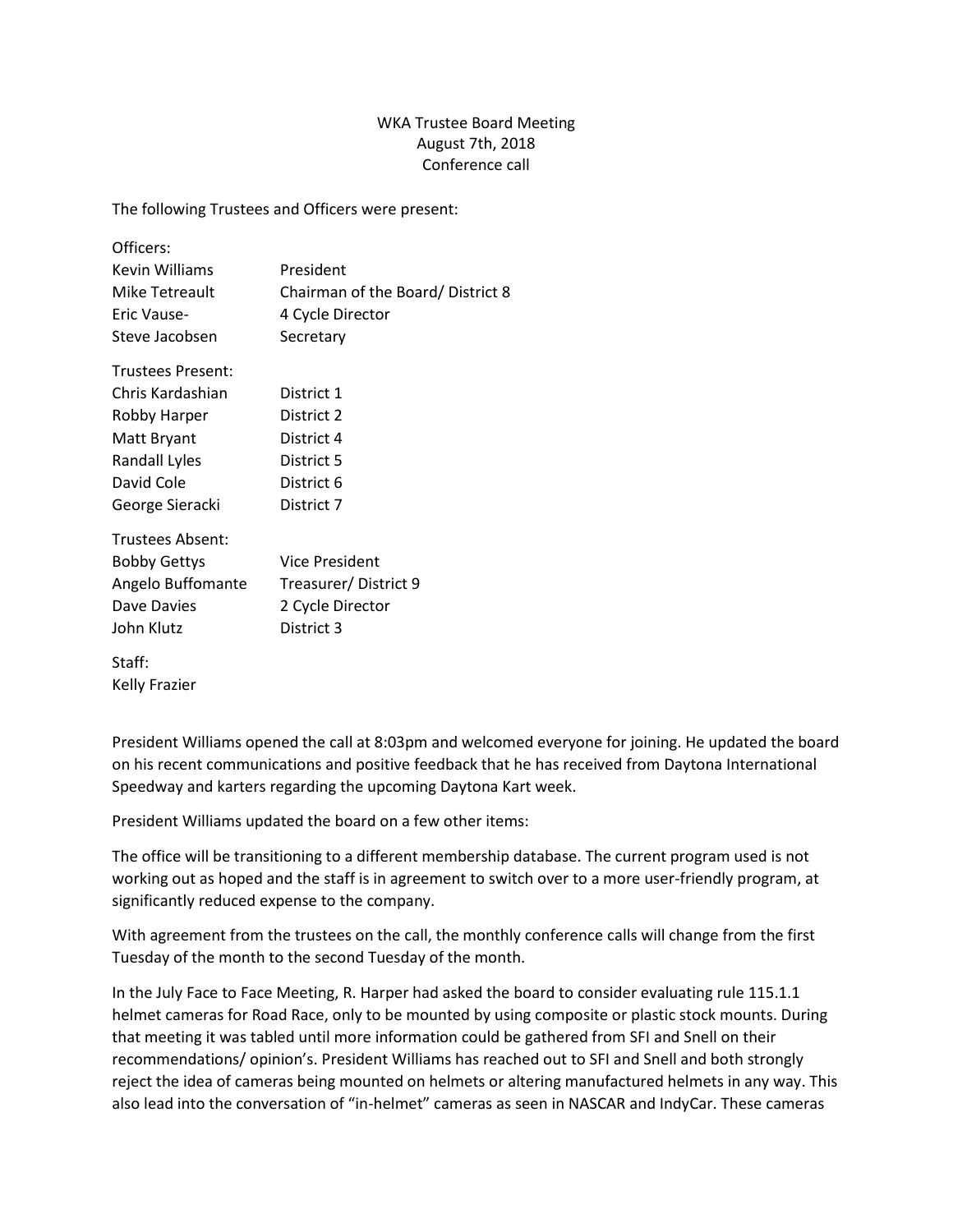have not been tested to be proven as safe and the board agreed to continue the discussion at a later time.

Current rule 106.2.1- Unsportsmanlike Driving was discussed amongst the board for definition clarification.

Motion made by C. Kardashian, seconded by R. Lyles to include the following verbiage to the current rule: "Overtaking, according to the circumstances, may be carried out either on the right or the left. However, maneuvers liable to hinder other Drives such as more than one change of direction to defend a position, deliberate crowding of karts beyond the edge of the track or any other dangerous change of direction, are strictly prohibited."

Vote: M. Bryant- yes, R. Lyles- yes, C. Kardashian- yes, R. Harper- yes, D. Cole- yes, M. Tetreault- yes, G. Sieracki- yes Motion passes.

Rule 209.4- Nerf Bars, were discussed, current rule meets international regulations and no recommended changes of the current rule.

M. Bryant requested to board review a few safety items for the dirt series.

At the face to face meeting in July the board had already approved that the rule 401.8 needed to be amended and all bolts should be doubled nutted. The discussion continued regrading this safety issue of weights coming off during races. Rule 401.8 bolt size was reviewed for safety purposes. It is recommended that weights under 7 lbs use 5/16" bolt and weights over 7 lbs, use 3/8" bolt. It was also recommended that weights be clearly marked with the weight's weight and also kart number of competitors. The marking can be done who the competitor choses (sharpie, paint) but must be clearly visible to tech inspection.

Motion made by C. Kardashian to amend rule 401.8 to include, weights must be clearly marked with weight and kart number, weights under 7 lbs must be secured with 5/16bolt, double nutted and weights over 7lbs, secured with 3/8" bolt double nutted. Washers must also be on the seat side and weight side. Seconded by M. Bryant Vote: G. Sieracki- yes, M. Tetreault- yes, D. Cole- yes, R. Harper- yes, C. Kardashian- yes, R. Lyles- yes, M. Bryant- yes Motion passes

M. Bryant also addressed the board regarding fuel tech at the dirt races. The ability to tech the fuel has since its origination been a problem. The problem is mainly caused by the inability to control the quality of the fuel used, for example, a team gets fuel and the person before them purchased a premium grade fuel so there is still some left in the line which has now contaminated the fuel source. Matt proposed a possible solution that we work with fuel suppliers to have a spec fuel delivered to the track in either five gallon containers for purchase or a bulk tank and racers can buy what they need the morning of the event. The cost of the fuel is higher but not to the point that a team would be overspending in comparison to normal pump gas. It takes the pressure off the tech official when needing to make a tough call, in the case of spec fuel, if it reads out of tolerance he can make a confident decision its not a bad batch of fuel. It also can be a revenue source to the track an even possibly WKA, working with a fuel company. The discussion continued on using a digitron/ hydrometer to tech gas and spec gas stations.

R. Lyles asked the board to review, figure 487a, the 6" clearance rule, tabled from the July face to face meeting. After some discussion and fact finding from a manufacturers, it is not recommended cutting into the seat, because it diminishes the structural integrity of the seat. The fear is due to rule 496.5 - NO PORTION OF THE DRIVERS SEAT MAY BE CLOSER THAN 6" MINIMUM FROM THE INSIDE OF THE LEFT NERF BAR", that people will be cutting into their seats.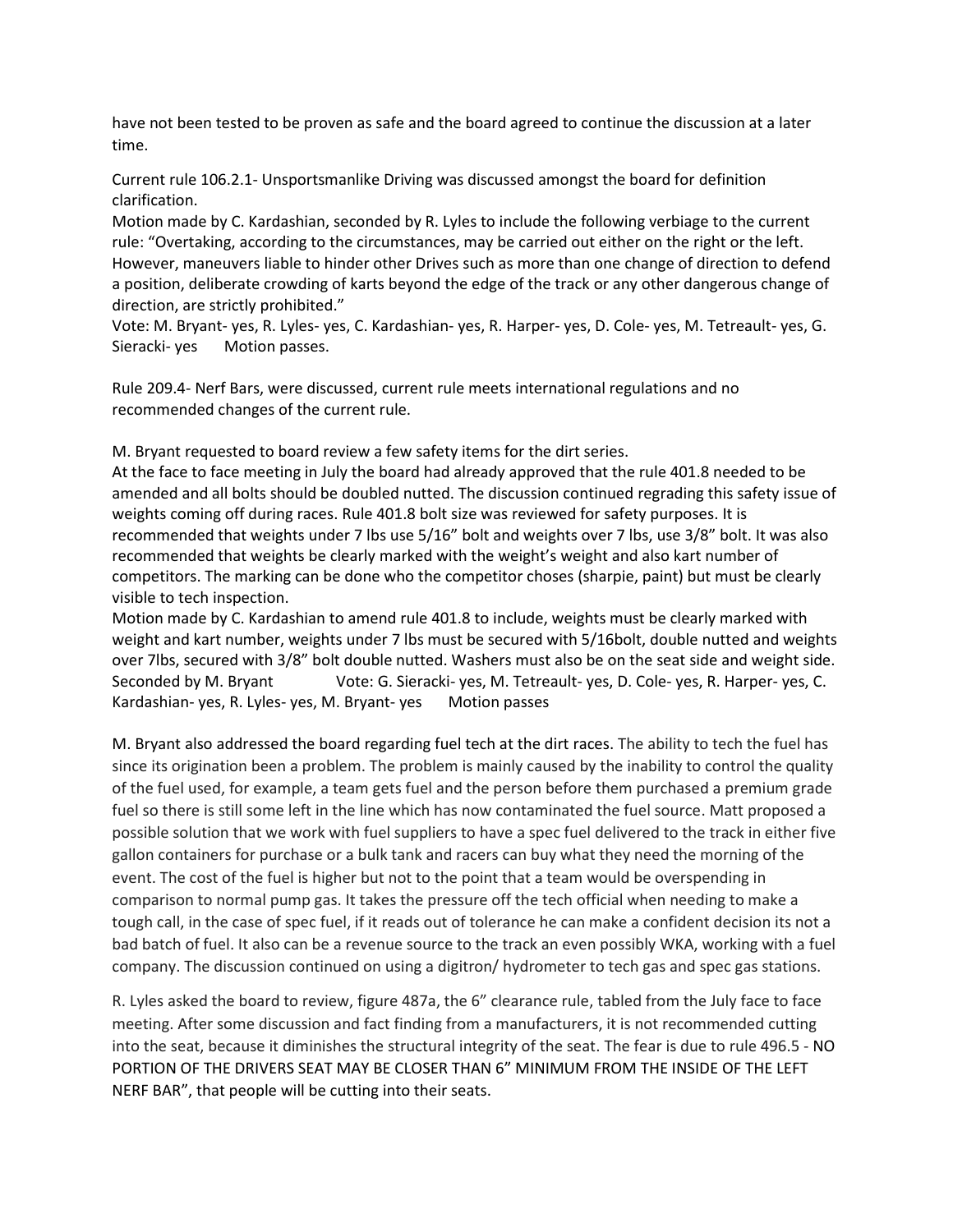Motion made by R. Lyles to remove the 6" clearance from figure 487A. motion seconded by R. Harper Vote: M. Bryant-yes, R. Lyles- yes, C. Kardashian- yes, R. Harper- yes, D. Cole- yes, M. Tetreault- yes, G. Sieracki- yes Motion passes.

Rule 107.7 – Refueling was reviewed for additional clarification. Motion made by R. Lyles, seconded by G. Sieracki for the rule to read "Karts must be refueled in the pit or hot grid area only. During refueling, the engine must be stopped and the driver must vacate the kart. Race Director or a race supplement may dictate refueling area at the event."

Vote taken: no one opposed Motion passes

R. Harper asked the board to review adding classes, Rotax FR125 and PRD Fireball engines @320 lbs to Rule 362.10- TAG Junior (Final 1 & Final 2). This item was also tabled from the July face to face meeting. More information on the class structure for the Rotax FR125 was proposed. The Rotax FR125 Jr. with Jr. Rotax cylinder only, and fixed exhaust port. Discussion on which Rotax cylinder would be allowed took place. Item was tabled until a proper cylinder could be narrowed down.

R. Harper proposed to the board, adding KA100 Sprint Jr and Sr. to the 2019 class structure for road race as a local option class. The classes will be run together at the same time, scored separately. Discussion followed.

## **++362.18 KA100 SPRINT (FINAL 1 & FINAL 2) Non-National... Local Option Class.**

DRIVER REQ: Age 15 and older. Road Race Class 3 License.

ENGINES: Stock IAME KA100 per para: 626

AIRBOX: Stock OEM

FUEL: Spec Fuel.

MINIMUM WEIGHT: 370 lbs.

TIRES: Open tires, rear tires 7" minimum width.

OTHER: (1) CIK style bodywork only, either conforming to all dimensions listed in Section 200 (except the forward "C" dimension) or CIK approved bodywork that is readily available at least 90 days prior to the beginning of the racing season. Carbon fiber, Kevlar and metal are not legal construction materials for nose, side pods and steering fairing. (2) Chain drive only. (3) Dual brake system is not required. Rear disc minimum diameter - 7" --- minimum width - 3/16" (4) All karts must use rear bumper rule 359.3 (5) Kart must meet all 125 Sprint chassis requirements. (6) Rear track width must be a minimum of 50" and a maximum of 55 1/8". (7) Must use the 125 Sprint Shifter Seat rule described in Section 360.4.3.1, fig 360.4.4.1 (8) No butterfly style steering wheels allowed. (9) Standing start procedure utilized.

## **++362.19 KA100 SPRINT JUNIOR (FINAL 1 & FINAL 2) Non-National... Local Option Class.**

DRIVER REQ: Age 12 through 15. Road Race Class 3 License.

ENGINES: Stock IAME KA100 per para: 626 with 19 mm exhaust header.

AIRBOX: Stock OEM